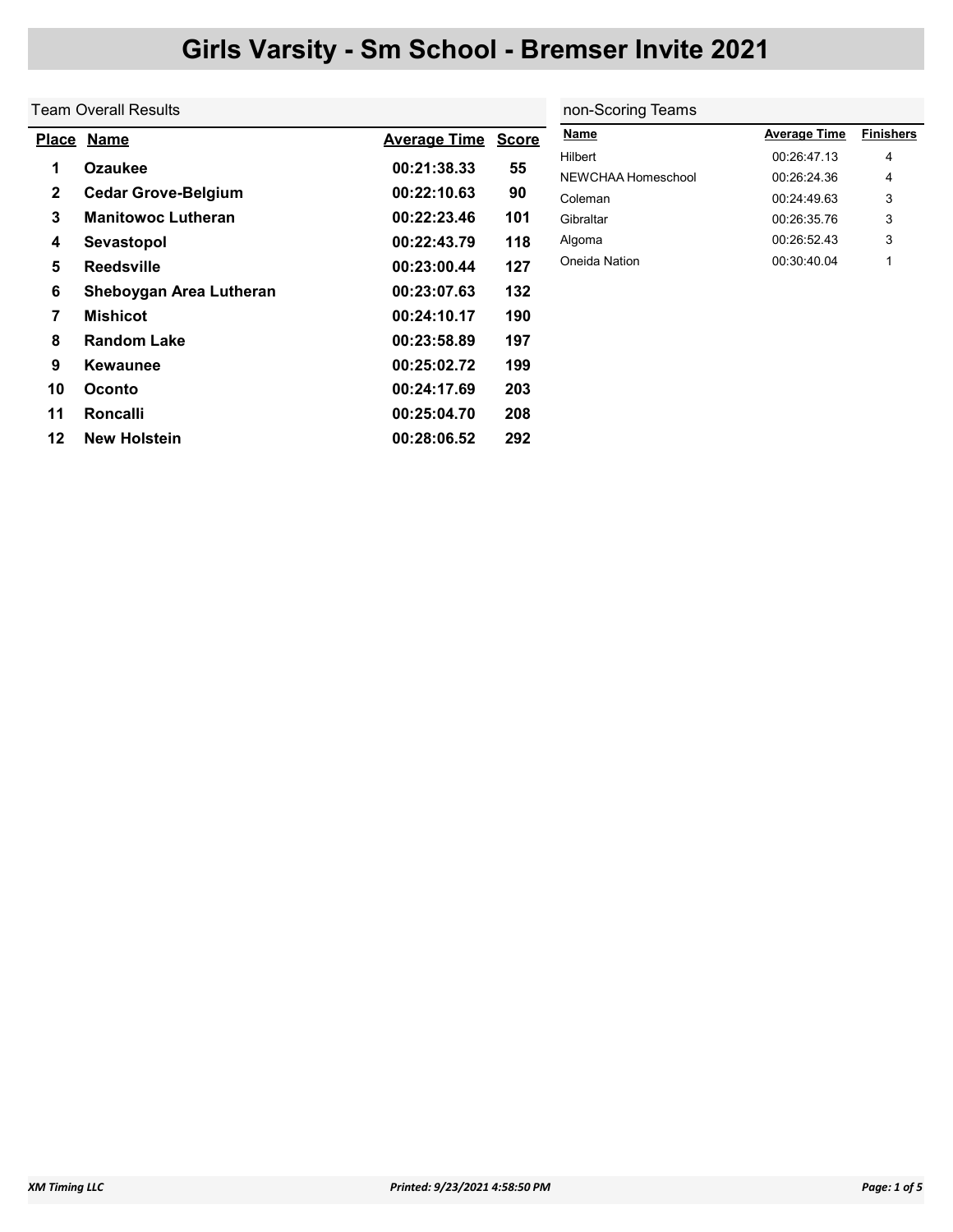Team Results

|              | <b>Place Team Name</b>     |                              |              |                                         | <b>Average Time</b> | # of Finishers Team Score  |              |
|--------------|----------------------------|------------------------------|--------------|-----------------------------------------|---------------------|----------------------------|--------------|
| 1            | <b>Ozaukee</b>             |                              |              |                                         | 00:21:38.33         | 5                          | 55           |
|              | <b>Team Position</b>       | <b>Overall Position</b>      | Bib#         | <b>Name</b>                             |                     | <b>Chip Time</b>           | <b>Score</b> |
|              | 1                          | 6                            | 1001         | <b>Clara McKee</b>                      |                     | 00:21:09.29                | 6            |
|              | $\mathbf 2$                | 8                            | 1003         | <b>Addison Schubert</b>                 |                     | 00:21:24.47                | 8            |
|              | 3                          | 9                            | 1004         | <b>Sophie Uhlenberg</b>                 |                     | 00:21:33.27                | 9            |
|              | 4                          | 11                           | 999          | <b>Meredith Clark</b>                   |                     | 00:21:37.95                | 11           |
|              | 5                          | 21                           | 1002         | <b>Kenna Pierson</b>                    |                     | 00:22:26.68                | 21           |
| $\mathbf{2}$ | <b>Cedar Grove-Belgium</b> |                              |              |                                         | 00:22:10.63         | 6                          | 90           |
|              | <b>Team Position</b>       | <b>Overall Position</b>      | Bib#         | <u>Name</u>                             |                     | <b>Chip Time</b>           | <b>Score</b> |
|              | 1                          | 4                            | 199          | <b>Hadley Heimerman</b>                 |                     | 00:20:50.58                | 4            |
|              | $\mathbf 2$                | 12                           | 201          | <b>Faith Konzak</b>                     |                     | 00:21:40.90                | 12           |
|              | 3                          | 13                           | 202          | <b>Lyndsay Sass</b>                     |                     | 00:21:52.67                | 13           |
|              | 4                          | 22                           | 198          | Elise Brill                             |                     | 00:22:27.46                | 22           |
|              | 5                          | 41                           | 197          | <b>Mallory Arroyo</b>                   |                     | 00:24:01.56                | 39           |
|              | 6                          | 55                           | 200          | Allie Jaworski                          |                     | 00:25:08.75                | (50)         |
| 3            | <b>Manitowoc Lutheran</b>  |                              |              |                                         | 00:22:23.46         | 7                          | 101          |
|              | <b>Team Position</b>       | <b>Overall Position</b>      | Bib#         | <b>Name</b>                             |                     | <b>Chip Time</b>           | <b>Score</b> |
|              | 1                          | 1                            | 712          | <b>Brooklyn Luebke</b>                  |                     | 00:19:27.41                | 1            |
|              | $\mathbf{2}$               | 15                           | 709          | <b>Trisha Kiss</b>                      |                     | 00:22:08.73                | 15           |
|              | 3                          | 27                           | 710          | Emma Kolar                              |                     | 00:22:56.20                | 25           |
|              | 4                          | 31                           | 714          | <b>Grace Zander</b>                     |                     | 00:23:39.80                | 29           |
|              | 5                          | 33                           | 708          | <b>Isabella Blauert</b>                 |                     | 00:23:45.17                | 31           |
|              | 6                          | 39                           | 711          | Lizzy Kolar                             |                     | 00:23:54.54                | (37)         |
|              | $\overline{7}$             | 67                           | 713          | <b>Taylor Schuettpelz</b>               |                     | 00:26:35.69                | (58)         |
| 4            | Sevastopol                 |                              |              |                                         | 00:22:43.79         | 6                          | 118          |
|              | <b>Team Position</b>       | <b>Overall Position</b>      | Bib#         | <b>Name</b>                             |                     | <b>Chip Time</b>           | <b>Score</b> |
|              | 1                          | 3                            | 1104         | <b>Bea Dramm</b>                        |                     | 00:20:29.07                | 3            |
|              | $\mathbf 2$                | 10                           | 1105         | <b>Jolene Luedtke</b>                   |                     | 00:21:36.87                | 10           |
|              | 3                          | 34                           | 1103         | <b>Libby Ash</b>                        |                     | 00:23:45.49                | 32           |
|              | 4                          | 37                           | 1109         | Dasha Yeltysheva                        |                     | 00:23:52.01                | 35           |
|              | 5                          | 40                           | 1108         | <b>Rachel Wilke</b>                     |                     | 00:23:55.49                | 38           |
|              | 6                          | 76                           | 1112         | <b>Ruth Wilke</b>                       |                     | 00:27:34.66                | (63)         |
| 5            | <b>Reedsville</b>          |                              |              |                                         | 00:23:00.44         | 7                          | 127          |
|              | <b>Team Position</b>       | <b>Overall Position Bib#</b> |              | <b>Name</b>                             |                     | <b>Chip Time</b>           | <b>Score</b> |
|              | 1                          | 5                            | 1049         | <b>Grace Rezba</b>                      |                     | 00:21:06.79                | 5            |
|              | $\mathbf 2$                | 16                           | 1048         | <b>Ava Meulemans</b>                    |                     | 00:22:15.00                | 16           |
|              | 3                          | 30                           | 1047         | Makayla Junk                            |                     | 00:23:25.17                | 28           |
|              | 4                          | 38                           | 1052         | <b>Megan VanDyke</b>                    |                     | 00:23:53.37                | 36           |
|              | 5                          | 44                           | 1051         | <b>Sarah Towne</b>                      |                     | 00:24:21.86                | 42           |
|              | 6                          | 72                           | 1046         | Cameran Hoefner                         |                     | 00:27:06.67                | (61)         |
|              | 7                          | 85                           | 1050         | Samantha Stahl                          |                     | 00:30:34.30                | (69)         |
| 6            | Sheboygan Area Lutheran    |                              |              |                                         | 00:23:07.63         | $\overline{7}$             | 132          |
|              | <b>Team Position</b>       | <b>Overall Position</b>      | Bib#         | <u>Name</u>                             |                     | <b>Chip Time</b>           | <b>Score</b> |
|              | 1                          | 18                           | 1142         | <b>Ellie Fredericks</b>                 |                     | 00:22:22.98                | 18           |
|              | 2                          | 19                           | 1141         | <b>Ambryn Diener</b>                    |                     | 00:22:24.64                | 19           |
|              |                            |                              |              |                                         |                     |                            |              |
|              | 3                          | 25                           | 1144         | Sophia Ourada                           |                     | 00:22:47.67                | 23           |
|              | 4                          | 29                           | 1147         | <b>Claire Walecka</b>                   |                     | 00:23:24.21                | 27           |
|              | 5<br>6                     | 50<br>52                     | 1145<br>1146 | <b>Madison Vaszily</b><br>Addy Verhagen |                     | 00:24:38.66<br>00:24:55.01 | 45<br>(47)   |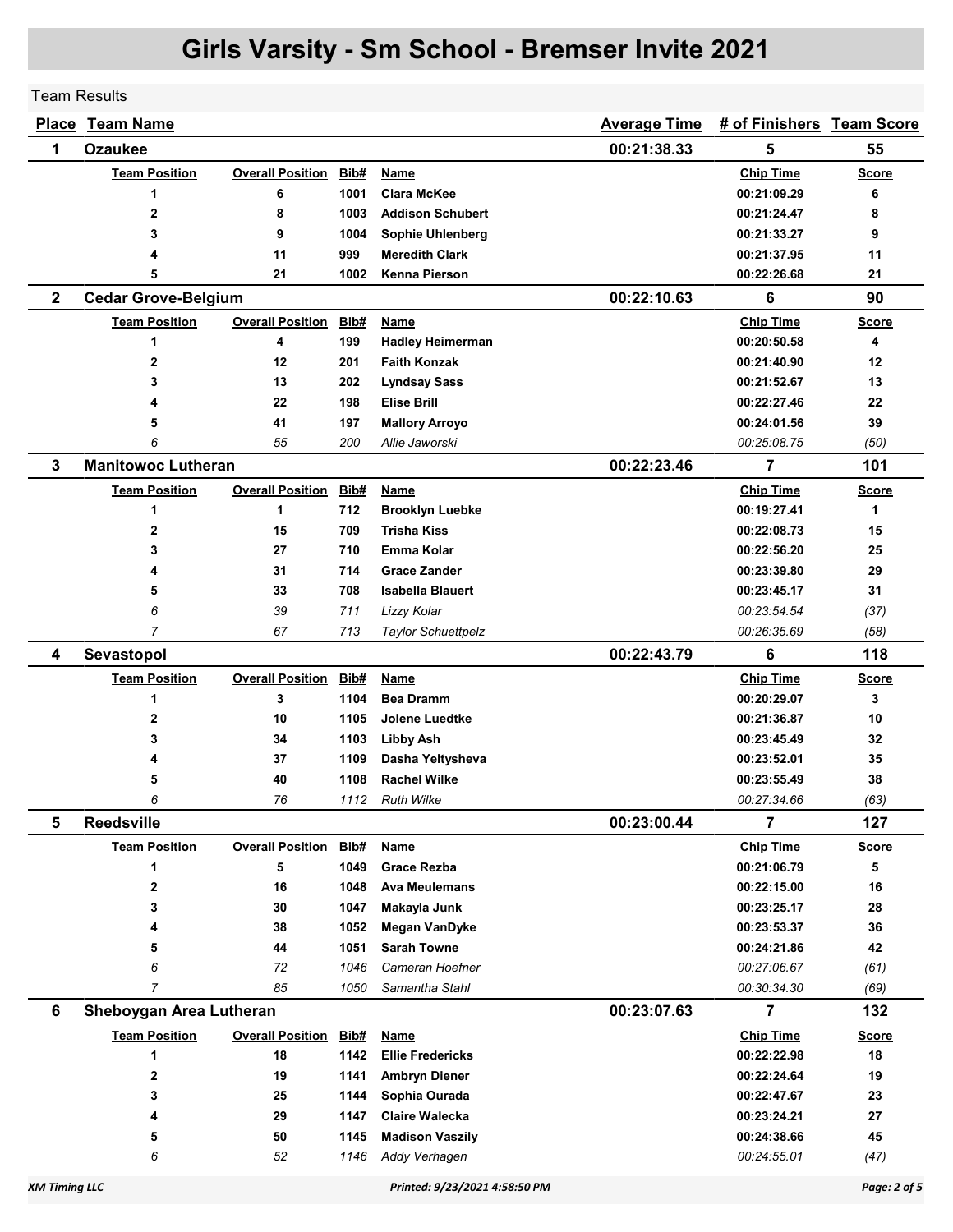|    | $\overline{7}$       | 79                      | 1163        | <b>Audrey Schmideler</b>  |             | 00:28:45.31      | (64)           |
|----|----------------------|-------------------------|-------------|---------------------------|-------------|------------------|----------------|
| 7  | <b>Mishicot</b>      |                         |             |                           | 00:24:10.17 | 5                | 190            |
|    | <b>Team Position</b> | <b>Overall Position</b> | Bib#        | Name                      |             | <b>Chip Time</b> | <b>Score</b>   |
|    | 1                    | 28                      | 762         | <b>Cora Stodola</b>       |             | 00:23:02.56      | 26             |
|    | 2                    | 32                      | 761         | <b>Rylie Sosnosky</b>     |             | 00:23:42.76      | 30             |
|    | 3                    | 42                      | 758         | Zoi Campion               |             | 00:24:10.52      | 40             |
|    | 4                    | 51                      | 763         | <b>McKenzie Wotacheck</b> |             | 00:24:54.53      | 46             |
|    | 5                    | 53                      | 760         | <b>Claire Hoffman</b>     |             | 00:25:00.48      | 48             |
| 8  | <b>Random Lake</b>   |                         |             |                           | 00:23:58.89 | 5                | 197            |
|    | <b>Team Position</b> | <b>Overall Position</b> | <b>Bib#</b> | Name                      |             | <b>Chip Time</b> | <b>Score</b>   |
|    | 1                    | $\mathbf{2}$            | 1024        | <b>Halle Van Horn</b>     |             | 00:19:41.57      | $\mathbf{2}$   |
|    | $\overline{2}$       | 36                      | 1023        | <b>Courtney Rathke</b>    |             | 00:23:51.22      | 34             |
|    | 3                    | 57                      | 1021        | <b>Abbigail Borchardt</b> |             | 00:25:14.25      | 52             |
|    | 4                    | 59                      | 1022        | <b>Tara Eggert</b>        |             | 00:25:26.49      | 54             |
|    | 5                    | 61                      | 1025        | <b>Halie Wittenberg</b>   |             | 00:25:40.94      | 55             |
| 9  | <b>Kewaunee</b>      |                         |             |                           | 00:25:02.72 | 5                | 199            |
|    | <b>Team Position</b> | <b>Overall Position</b> | Bib#        | Name                      |             | <b>Chip Time</b> | <b>Score</b>   |
|    | 1                    | 17                      | 461         | <b>Hannah Morton</b>      |             | 00:22:19.21      | 17             |
|    | 2                    | 20                      | 462         | <b>Natalie Pansier</b>    |             | 00:22:25.58      | 20             |
|    | 3                    | 35                      | 459         | <b>Mercedes Kroll</b>     |             | 00:23:49.85      | 33             |
|    | 4                    | 74                      | 458         | Sofia Garcia Moraleda     |             | 00:27:12.83      | 62             |
|    | 5                    | 83                      | 460         | <b>Lizzy Kudick</b>       |             | 00:29:26.12      | 67             |
| 10 | Oconto               |                         |             |                           | 00:24:17.69 | 6                | 203            |
|    | <b>Team Position</b> | <b>Overall Position</b> | Bib#        | <b>Name</b>               |             | <b>Chip Time</b> | <u>Score</u>   |
|    | 1                    | $\overline{7}$          | 942         | <b>Addisyn Viestenz</b>   |             | 00:21:23.91      | $\overline{7}$ |
|    | 2                    | 46                      | 936         | <b>Betsy Finger</b>       |             | 00:24:23.13      | 43             |
|    | 3                    | 54                      | 938         | <b>Josie Mireles</b>      |             | 00:25:03.15      | 49             |
|    | 4                    | 56                      | 937         | <b>Ellie Finger</b>       |             | 00:25:13.92      | 51             |
|    | 5                    | 58                      | 940         | <b>Maggie Sohrweide</b>   |             | 00:25:24.34      | 53             |
|    | 6                    | 63                      | 939         | Juliana Sieber            |             | 00:25:55.62      | (56)           |
| 11 | Roncalli             |                         |             |                           | 00:25:04.70 | $\overline{7}$   | 208            |
|    | <b>Team Position</b> | <b>Overall Position</b> | Bib#        | <b>Name</b>               |             | <b>Chip Time</b> | <u>Score</u>   |
|    | 1                    | 14                      | 1086        | <b>Elizabeth Schmidt</b>  |             | 00:22:00.96      | 14             |
|    | 2                    | 26                      | 1085        | Lydia Maternoski          |             | 00:22:50.57      | 24             |
|    | 3                    | 48                      | 1083        | <b>Emma Holsen</b>        |             | 00:24:27.83      | 44             |
|    | 4                    | 70                      | 1080        | India Anclam              |             | 00:26:56.34      | 60             |
|    | 5                    | 81                      | 1081        | <b>Isabell Bolle</b>      |             | 00:29:07.81      | 66             |
|    | 6                    | 84                      | 1084        | Joslyn Lara               |             | 00:29:31.01      | (68)           |
|    | 7                    | 90                      | 1089        | Anna Sosa                 |             | 00:36:52.74      | (72)           |
| 12 | <b>New Holstein</b>  |                         |             |                           | 00:28:06.52 | 6                | 292            |
|    | <b>Team Position</b> | <b>Overall Position</b> | Bib#        | <b>Name</b>               |             | <b>Chip Time</b> | <b>Score</b>   |
|    | 1                    | 43                      | 789         | <b>Maddy Boehnlein</b>    |             | 00:24:18.42      | 41             |
|    | 2                    | 65                      | 792         | <b>Ashley Paredes</b>     |             | 00:26:24.85      | 57             |
|    | 3                    | 68                      | 790         | <b>Nele Lausberg</b>      |             | 00:26:40.64      | 59             |
|    | 4                    | 80                      | 794         | <b>Eliana Schroeder</b>   |             | 00:29:07.11      | 65             |
|    | 5                    | 88                      | 795         | Danika Turba              |             | 00:34:01.58      | 70             |
|    | 6                    | 89                      | 791         | Zoey Meyer                |             | 00:34:19.85      | (71)           |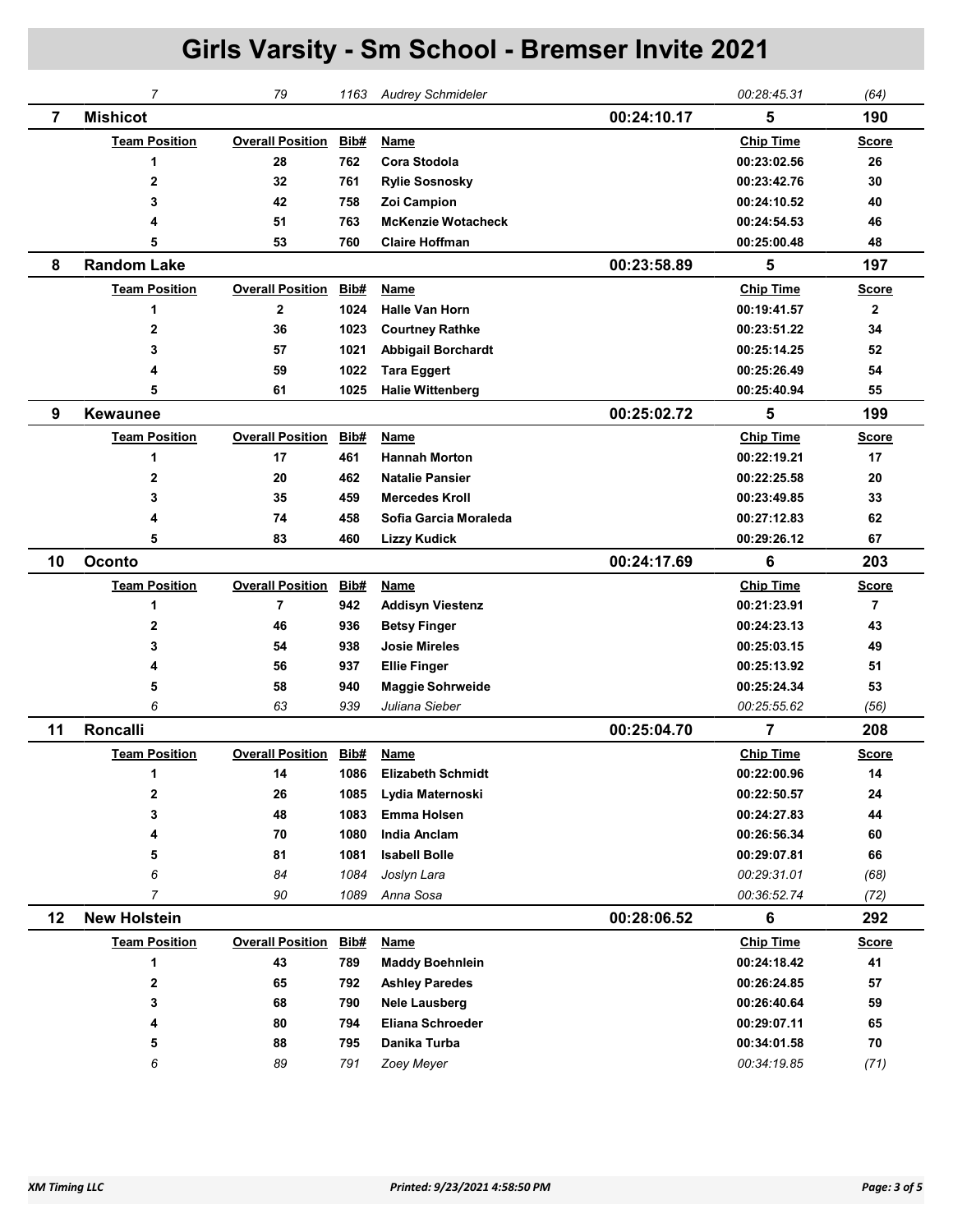Individual Overall Results

| <b>Overall</b> |      |      | Score Bib# Name           | <u>Class</u> | <b>Chip Time</b> | <u>Team</u>                |
|----------------|------|------|---------------------------|--------------|------------------|----------------------------|
| 1              | 1    | 712  | <b>Brooklyn Luebke</b>    | <b>SR</b>    | 00:19:27.41      | <b>Manitowoc Lutheran</b>  |
| 2              | 2    | 1024 | <b>Halle Van Horn</b>     | <b>SO</b>    | 00:19:41.57      | <b>Random Lake</b>         |
| 3              | 3    | 1104 | <b>Bea Dramm</b>          | SΟ           | 00:20:29.07      | Sevastopol                 |
| 4              | 4    | 199  | <b>Hadley Heimerman</b>   | <b>SO</b>    | 00:20:50.58      | <b>Cedar Grove-Belgium</b> |
| 5              | 5    | 1049 | <b>Grace Rezba</b>        | <b>SO</b>    | 00:21:06.79      | Reedsville                 |
| 6              | 6    | 1001 | <b>Clara McKee</b>        | SΟ           | 00:21:09.29      | Ozaukee                    |
| 7              | 7    | 942  | <b>Addisyn Viestenz</b>   | <b>FR</b>    | 00:21:23.91      | Oconto                     |
| 8              | 8    | 1003 | <b>Addison Schubert</b>   | FR           | 00:21:24.47      | Ozaukee                    |
| 9              | 9    | 1004 | Sophie Uhlenberg          | <b>SR</b>    | 00:21:33.27      | Ozaukee                    |
| 10             | 10   | 1105 | <b>Jolene Luedtke</b>     | <b>SO</b>    | 00:21:36.87      | Sevastopol                 |
| 11             | 11   | 999  | <b>Meredith Clark</b>     | <b>SO</b>    | 00:21:37.95      | Ozaukee                    |
| 12             | 12   | 201  | <b>Faith Konzak</b>       | <b>JR</b>    | 00:21:40.90      | <b>Cedar Grove-Belgium</b> |
| 13             | 13   | 202  | <b>Lyndsay Sass</b>       | <b>SR</b>    | 00:21:52.67      | <b>Cedar Grove-Belgium</b> |
| 14             | 14   | 1086 | <b>Elizabeth Schmidt</b>  | <b>SO</b>    | 00:22:00.96      | Roncalli                   |
| 15             | 15   | 709  | Trisha Kiss               | FR           | 00:22:08.73      | <b>Manitowoc Lutheran</b>  |
| 16             | 16   | 1048 | <b>Ava Meulemans</b>      | FR           | 00:22:15.00      | Reedsville                 |
| 17             | 17   | 461  | <b>Hannah Morton</b>      | SO           | 00:22:19.21      | Kewaunee                   |
| 18             | 18   | 1142 | <b>Ellie Fredericks</b>   | <b>SR</b>    | 00:22:22.98      | Sheboygan Area Lutheran    |
| 19             | 19   | 1141 | <b>Ambryn Diener</b>      | <b>SR</b>    | 00:22:24.64      | Sheboygan Area Lutheran    |
| 20             | 20   | 462  | <b>Natalie Pansier</b>    | <b>SR</b>    | 00:22:25.58      | Kewaunee                   |
| 21             | 21   | 1002 | Kenna Pierson             | <b>SO</b>    | 00:22:26.68      | Ozaukee                    |
| 22             | 22   | 198  | <b>Elise Brill</b>        | SΟ           | 00:22:27.46      | <b>Cedar Grove-Belgium</b> |
| 23             | 0    | 274  | Kiersten Jensen           | SO           | 00:22:28.79      | Coleman                    |
| 24             | 0    | 423  | Betsy Lecy                | JR           | 00:22:38.08      | Gibraltar                  |
| 25             | 23   | 1144 | Sophia Ourada             | FR           | 00:22:47.67      | Sheboygan Area Lutheran    |
| 26             | 24   | 1085 | Lydia Maternoski          | <b>SR</b>    | 00:22:50.57      | Roncalli                   |
| 27             | 25   | 710  | Emma Kolar                | <b>SR</b>    | 00:22:56.20      | <b>Manitowoc Lutheran</b>  |
| 28             | 26   | 762  | Cora Stodola              | SΟ           | 00:23:02.56      | Mishicot                   |
| 29             | 27   | 1147 | <b>Claire Walecka</b>     | <b>FR</b>    | 00:23:24.21      | Sheboygan Area Lutheran    |
| 30             | 28   | 1047 | Makayla Junk              | <b>SR</b>    | 00:23:25.17      | Reedsville                 |
| 31             | 29   | 714  | <b>Grace Zander</b>       | <b>SR</b>    | 00:23:39.80      | <b>Manitowoc Lutheran</b>  |
| 32             | 30   | 761  | <b>Rylie Sosnosky</b>     | <b>FR</b>    | 00:23:42.76      | <b>Mishicot</b>            |
| 33             | 31   | 708  | <b>Isabella Blauert</b>   | JR           | 00:23:45.17      | <b>Manitowoc Lutheran</b>  |
| 34             | 32   | 1103 | <b>Libby Ash</b>          | SO           | 00:23:45.49      | Sevastopol                 |
| 35             | 33   | 459  | <b>Mercedes Kroll</b>     | <b>SR</b>    | 00:23:49.85      | Kewaunee                   |
| 36             | 34   | 1023 | <b>Courtney Rathke</b>    | <b>JR</b>    | 00:23:51.22      | Random Lake                |
| 37             | 35   | 1109 | Dasha Yeltysheva          | <b>FR</b>    | 00:23:52.01      | Sevastopol                 |
| 38             | 36   | 1052 | <b>Megan VanDyke</b>      | <b>SR</b>    | 00:23:53.37      | <b>Reedsville</b>          |
| 39             | (37) | 711  | Lizzy Kolar               | JR           | 00:23:54.54      | Manitowoc Lutheran         |
| 40             | 38   | 1108 | <b>Rachel Wilke</b>       | <b>SR</b>    | 00:23:55.49      | Sevastopol                 |
| 41             | 39   | 197  | <b>Mallory Arroyo</b>     | SO           | 00:24:01.56      | <b>Cedar Grove-Belgium</b> |
| 42             | 40   | 758  | Zoi Campion               | <b>JR</b>    | 00:24:10.52      | Mishicot                   |
| 43             | 41   | 789  | <b>Maddy Boehnlein</b>    | <b>SR</b>    | 00:24:18.42      | New Holstein               |
| 44             | 42   | 1051 | <b>Sarah Towne</b>        | <b>SR</b>    | 00:24:21.86      | Reedsville                 |
| 45             | 0    | 436  | Lizzy Thoma               | FR           | 00:24:22.26      | Hilbert                    |
| 46             | 43   | 936  | <b>Betsy Finger</b>       | SO           | 00:24:23.13      | Oconto                     |
| 47             | 0    | 823  | <b>Briar Albaugh</b>      | Κ            | 00:24:25.81      | NEWCHAA Homeschool         |
| 48             | 44   | 1083 | <b>Emma Holsen</b>        | <b>SR</b>    | 00:24:27.83      | Roncalli                   |
| 49             | 0    | 826  | <b>Lindsey Matthys</b>    | Κ            | 00:24:35.83      | NEWCHAA Homeschool         |
| 50             | 45   | 1145 | <b>Madison Vaszily</b>    | FR           | 00:24:38.66      | Sheboygan Area Lutheran    |
| 51             | 46   | 763  | <b>McKenzie Wotacheck</b> | <b>FR</b>    | 00:24:54.53      | <b>Mishicot</b>            |